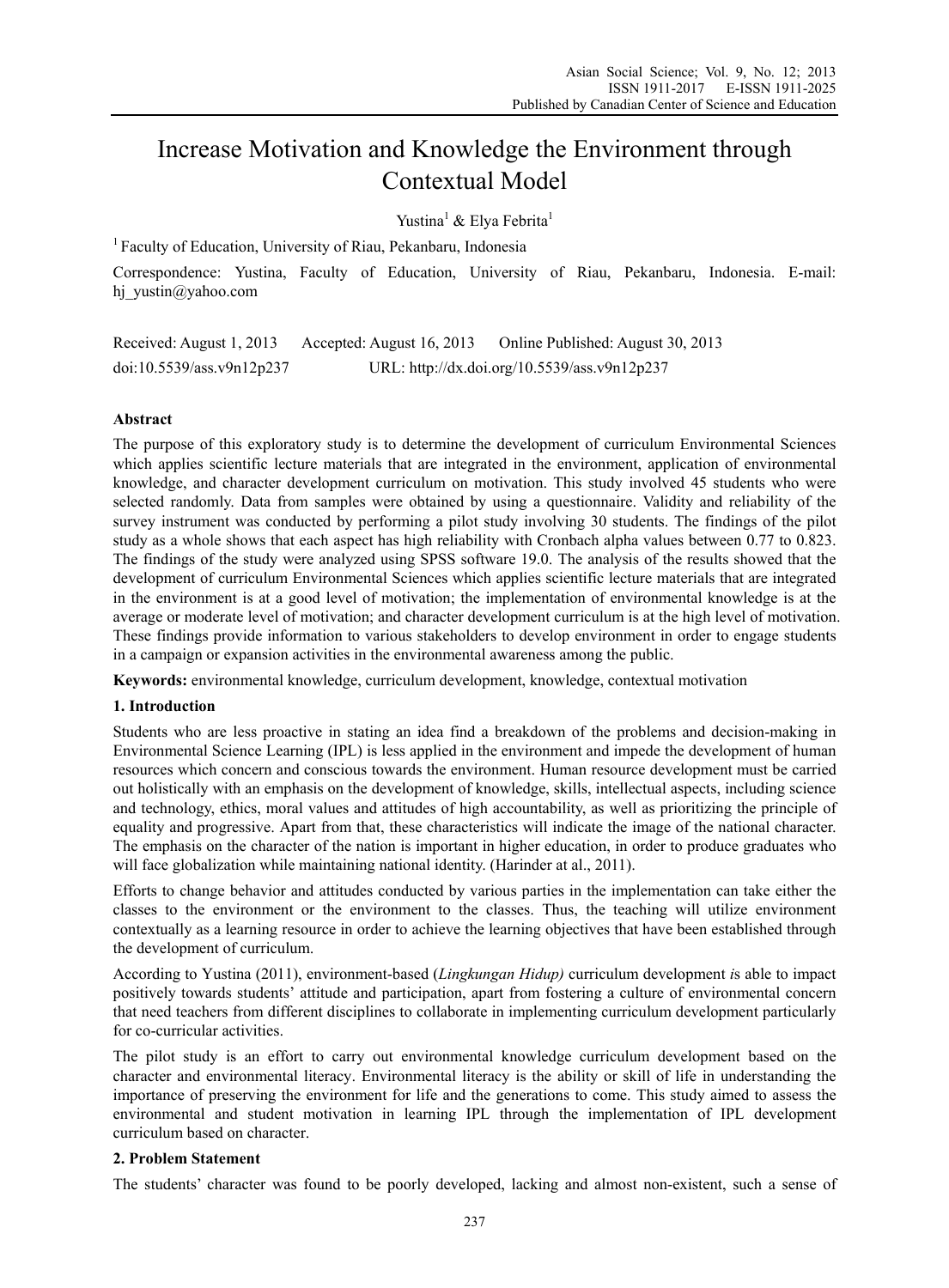responsibility to keep public facilities in a good condition. This matter has become its own problem in campus life in particular and society in general and it is observed that they no longer show their care towards the environment. Thus, environmental education is hoped to educate the students to be concerned about the environment (Amini, 2010).

Competency Based Curriculum (CBC) is applied in college as efforts to improve the quality of student learning. It is stipulated in the Decree Mendiknas Number 045 in 2002 the need for CBC approach in higher education curriculum development. Adoption of CBC not only assesses the intelligence on cognitive domains, but also emotional intelligence, attitude and behavior. Assessment in KBK not only prioritizes learning outcomes, but also the teaching and learning process, and fulfill the CBC evaluation which covers cognitive, effective and psychomotor (Anonim, 2011).

## **3. Purpose of Studies**

This study aims to determine the environmental literacy including applications of scientific lecture materials integrated in the environment and the application of knowledge of environmental literacy in the students who took environmental knowledge. In addition, the study also examines student motivation in learning environmental knowledge subjects.

### **4. Research Methodology**

A survey method was conducted to determine students' perception of the environment and student motivation. The research involved 45 students who are taking the subject of environmental knowledge. The study was conducted using a questionnaire to obtain information from respondents. To ensure the reliability and validity of instruments, a pilot study was conducted involving 30 students. The findings of the pilot study showed these results: for aspects of curriculum development for Environmental Science subjects that apply scientific lecture materials to integrate into the life environment Cronbach alpha value of 0.823, to inculcate environmental knowledge 0.77, and curriculum development character on motivation 0.79. Findings of the study were analyzed using SPSS 19.0 software. Descriptive analysis involving the mean and standard deviation are also involved. The scale developed by Meredith et al. (2003) was referred to in order to assess the level of each research aspects:

| <b>Interval</b> | Category          |  |
|-----------------|-------------------|--|
| $4,7-5$         | Very Good(A)      |  |
| $3,7 - 4,69$    | Good(B)           |  |
| $2,7 - 3,69$    | Medium/Enough (C) |  |
| $2 - 2,69$      | Low (D)           |  |
| < 1.99          | Very Low $(E)$    |  |

Table 1. Interval and a survey category for literacy and environment on motivation

Source: (Modification on Meredith et al, 2003)

# **5. Results and Discussions**

Literacy Assessment of environment, character and motivation to learn on IPL Character-based Curriculum Development is described in detail as follows.

*5.1 The Development of the IPL Curriculum by Applying Scientific Materials with Environmental Integration*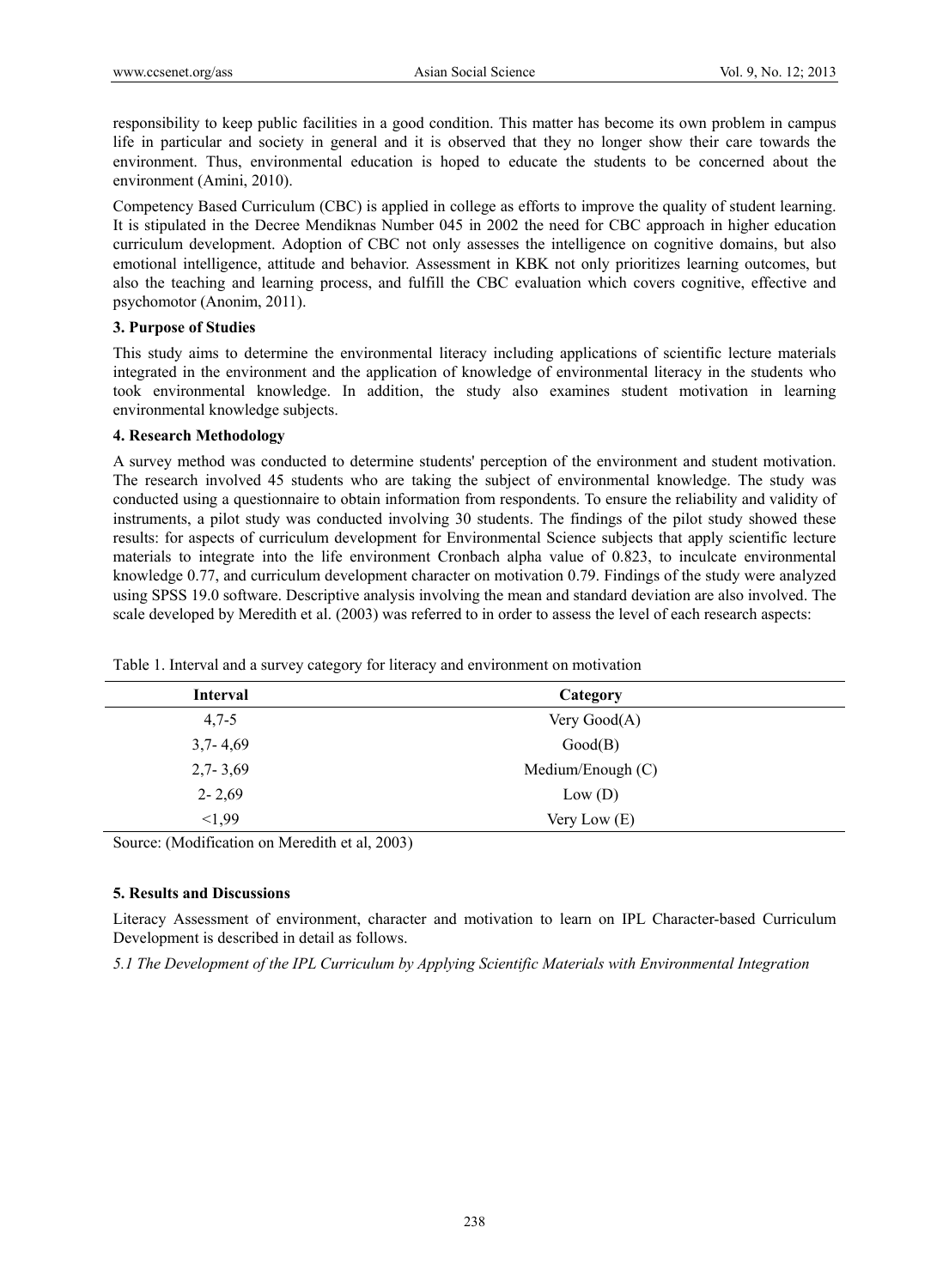|     |                                                    |                                       | Alternative answers |              |          |          |                | Mean score        |
|-----|----------------------------------------------------|---------------------------------------|---------------------|--------------|----------|----------|----------------|-------------------|
| No. | Items                                              |                                       | 4                   | 3            | 2        |          | N              | (Category)        |
|     | 2.1 I do not find the scientific materials related |                                       |                     |              | 13       | 27       |                | 4.42              |
|     | to the environment.                                |                                       | 3                   |              |          |          | 45             | $(good)$ $(B)$    |
| 2   | 2.2 Environmental lessons should be given as       | 17                                    | 27                  | $\mathbf{1}$ | $\Omega$ |          |                | 4.36              |
|     | integrated with science subjects.                  |                                       |                     |              |          | $\theta$ | 45             | $(good)$ $(B)$    |
| 3   | 2.3 Learning science is not related to the         |                                       |                     |              |          |          |                | 4.67              |
|     | importance of environment.                         | $\theta$<br>$\theta$<br>1<br>13<br>31 |                     |              |          | 45       | $(good)$ $(B)$ |                   |
|     | 2.4 Integration of environmental knowledge with    |                                       | 29                  | $\mathbf{1}$ |          | $\theta$ | 45             |                   |
| 4   | scientific materials contributes to our daily life | 15                                    |                     |              | $\theta$ |          |                | 4.31              |
|     | needs.                                             |                                       |                     |              |          |          |                | $(good)$ $(B)$    |
| 5   | 2.5 Preserving our environment is a necessity of   | 34                                    | -11                 | $\theta$     | $\theta$ | $\theta$ | 45             | 4.76              |
|     | life.                                              |                                       |                     |              |          |          |                | (very good) (A)   |
|     | Total                                              |                                       |                     |              |          |          |                | 22.52/5           |
|     | Mean score                                         |                                       |                     |              |          |          |                | $4.50$ (good) (B) |

Table 2. Mean score values and category of environment literacy by applying science in the development of environmental curriculum

Based on table 2, the application of scientific materials in the development of integrated environmental curriculum has the mean score value of 4.50 (good). For the item number 2.1, that many students disagreed that many states did not find scientific materials related to the environment subject, obtained mean score 4:42 (categorized as good). For item number 2.2 which the students indicated that they strongly agree that the environment subjects should be given as integrated with science subject, mean score of 4:36, also categorized as good. Item number 2.3 on the students felt strongly disagree that learning science is not related to the importance of the environment, obtained mean score of 4.67 (categorized good). For Item 2.4, more students expressed their agreement if the integration of environmental knowledge to contribute to scientific material needs of daily life, obtained mean score of 4:31 (categorized good). Further on item number 2.5 students strongly agree that preserving our environment is a necessity of life, so that our environment intact, clean and away from dangerous outbreaks of disease, acquired Mean scores of 4.76 (categorized very good).

Of the five items, the highest mean score was obtained for item 2.5 which is categorized as very good and the lowest mean score for item 2.4 is categorized as very good as well. It is understood that the future generations require natural resources and the chance to enjoy a better life. However, these expectations cannot be achieved without instilling awareness and cultivating right actions to maintain the environmental balance. The balance of nature seems to be increasingly disturbed because of the action of human who use the natural resources disproportionately. They cut down trees without planting new trees. Deforestation often occur but the government does not seem to crack down this act of damaging the environment. Caring for environmental sustainability is the duty of every human being. For that purpose, environmental education must be developed and provided to our younger generations.

Students should increase their ability to think critically and innovatively to improve their quality of life and face global competition. They should also be creative, and diligently seek opportunities to obtain a decent life that they deserve. Environmental education is one of the means to produce students who are aware and concerned about the environment as the root causes of the environmental crisis is man himself. So the application of scientific materials in the development of environmental curriculum is a necessity for everyone especially students as it is very important to keep nurturing the environment (Hendrawati, 2012).

*5.2 Scientific Materials in the Development of Life Environmental Integrated Curriculum and Its Applications* 

Table 3 outlines the results to determine the application of environmental knowledge.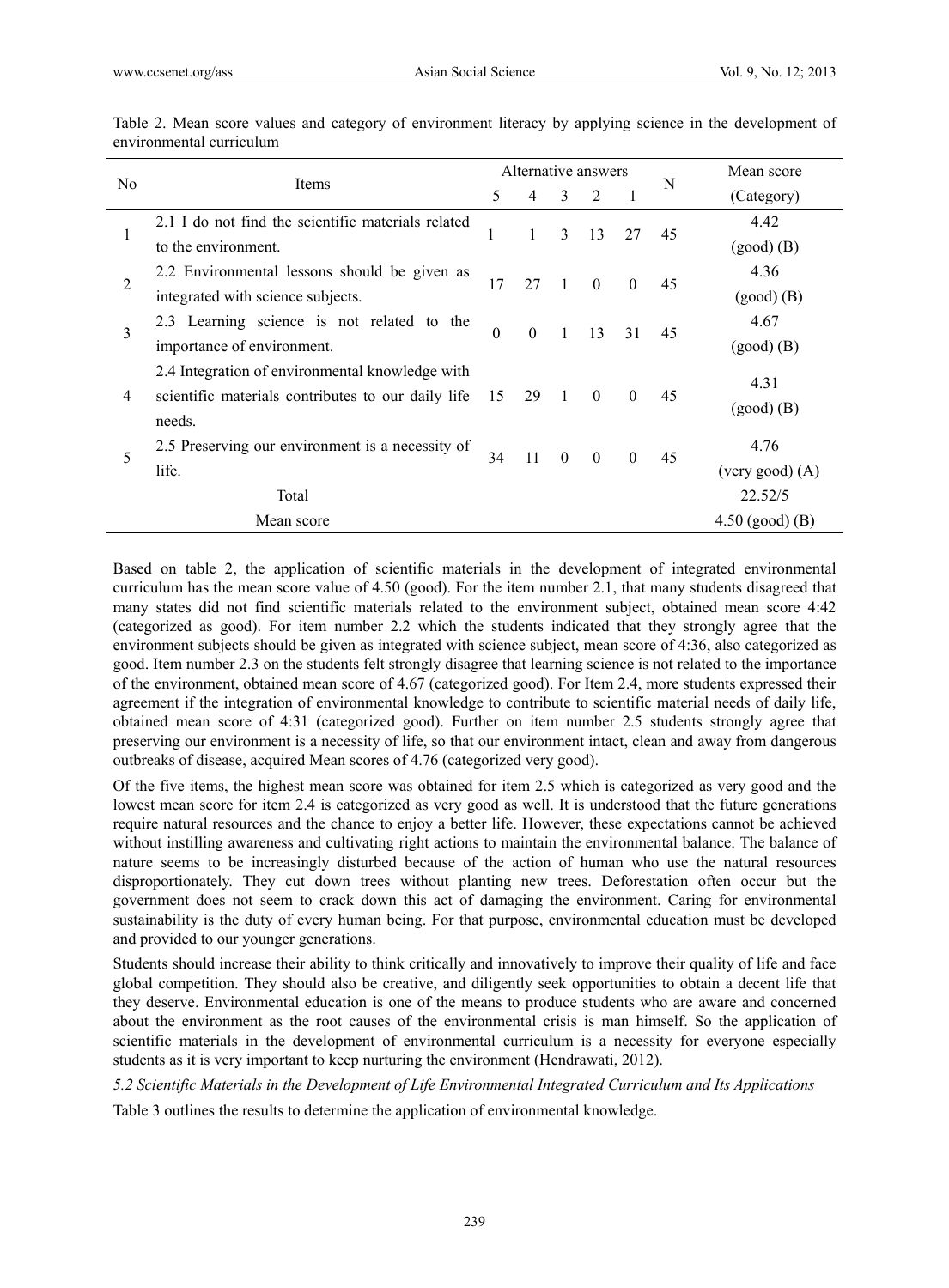|                         |                                                                                                                                                              |    | Alternative answers |                  |                | N        | Mean score |                                  |
|-------------------------|--------------------------------------------------------------------------------------------------------------------------------------------------------------|----|---------------------|------------------|----------------|----------|------------|----------------------------------|
| N <sub>0</sub><br>Items |                                                                                                                                                              | 5  | 4                   | 3                | $\overline{2}$ |          |            | (Category)                       |
| 1                       | 3.1 Implementation of mutual cooperation in maintaining<br>cleanliness and planting trees on campus is the<br>responsibility of the entire campus community. | 36 | 9                   | $\boldsymbol{0}$ | $\theta$       | $\theta$ | 45         | $4.8$ (very<br>$\text{good}(A)$  |
| 2                       | 3.2 Maintenance of green plants around campus area<br>should be done with a vision in mind to ensure<br>sustainable development.                             | 22 | 23                  | $\theta$         | $\Omega$       | $\theta$ | 45         | $4.49$ (good)<br>(B)             |
| 3                       | 3.3 Cutting down of trees in the campus area must go<br>through a procedure and done with high moral<br>accountability.                                      | 30 | 14                  | $\overline{1}$   | $\theta$       | $\theta$ | 45         | $4.64$ (good)<br>(B)             |
| 4                       | 3.4 Planting trees, maintenance and cleanliness of the<br>plant at the biology field is the moral responsibility of the<br>student.                          | 35 | 10                  | $\theta$         | $\Omega$       | $\theta$ | 45         | $4.78$ (very<br>$\text{good}(A)$ |
|                         | Total                                                                                                                                                        |    |                     |                  |                |          |            | 17.91                            |
|                         | Mean score                                                                                                                                                   |    |                     |                  |                |          |            | $4.68$ (good)<br>(B)             |

Table 3. Min score value and environmental literacy category on application of environmental knowledge

Table 3 shows that students agree with the application of Environmental knowledge and the mean score is 4.68 and categorized as good. For the item 3.1, which states that the students agree that the implementation of mutual cooperation in maintaining cleanliness and planting trees on campus is the responsibility of the entire campus community, the mean score is 4.8, and is categorized as very good. For the item 3.2, which states that the students agree that the maintenance of green plants around campus area should be done with a vision in mind to ensure sustainable development, the mean score is 4.49, and is categorized as good. For the item 3.3, which states that the students strongly agree about the process of cutting down of trees in the campus area must go through a procedure and done with high moral accountability, the mean score is 4.64 and is categorized as good. For the item 3.3, which states that the students strongly agree if planting trees, maintenance and cleanliness of the plant at the biology field is the moral responsibility of the student the mean score is 4.78 , and is categorized as very good.

Out of the four items, the highest mean score obtained is for the item 3.1 (which states that the students agree that the implementation of mutual cooperation in maintaining cleanliness and planting trees on campus is the responsibility of the entire campus community) and is categorized as very good. The lowest mean score was found for the item 3.2 (which states that the students agree that the maintenance of green plants around campus area should be done with a vision in mind to ensure sustainable development), and is categorized as good.

The application of environmental knowledge is required in schools so that students understand the importance of maintaining hygiene in the surroundings and to cultivate self-awareness about the importance of maintaining the environment. Educational environment does not immediately restore the condition of the environment that has been damaged. However, with time, processes, and resources, environmental education is very much necessary to reduce further environmental damage.

Many formal and informal ways that is available to incorporate environmental knowledge in education. Through formal education, the curriculum is applied and intended for the students in a rigid and doctrinaire manner as the students need to be informed and be made understood about environmental management. It is hoped that they will be able to participate actively to maintain the environmental nature. However, theories without application will not return any results. Meanwhile, through informal way, the knowledge can be directly applied in any field without the need to communicate the theories (Roswita 2010).

Direct implementation is an accurate way of instilling environmental education as it would induce direct actions. The knowledge can be implemented by activities such as planting trees or cleaning up the surroundings which is done as mutual cooperation. In this way learners can develop characters, such as collaboration, caring, and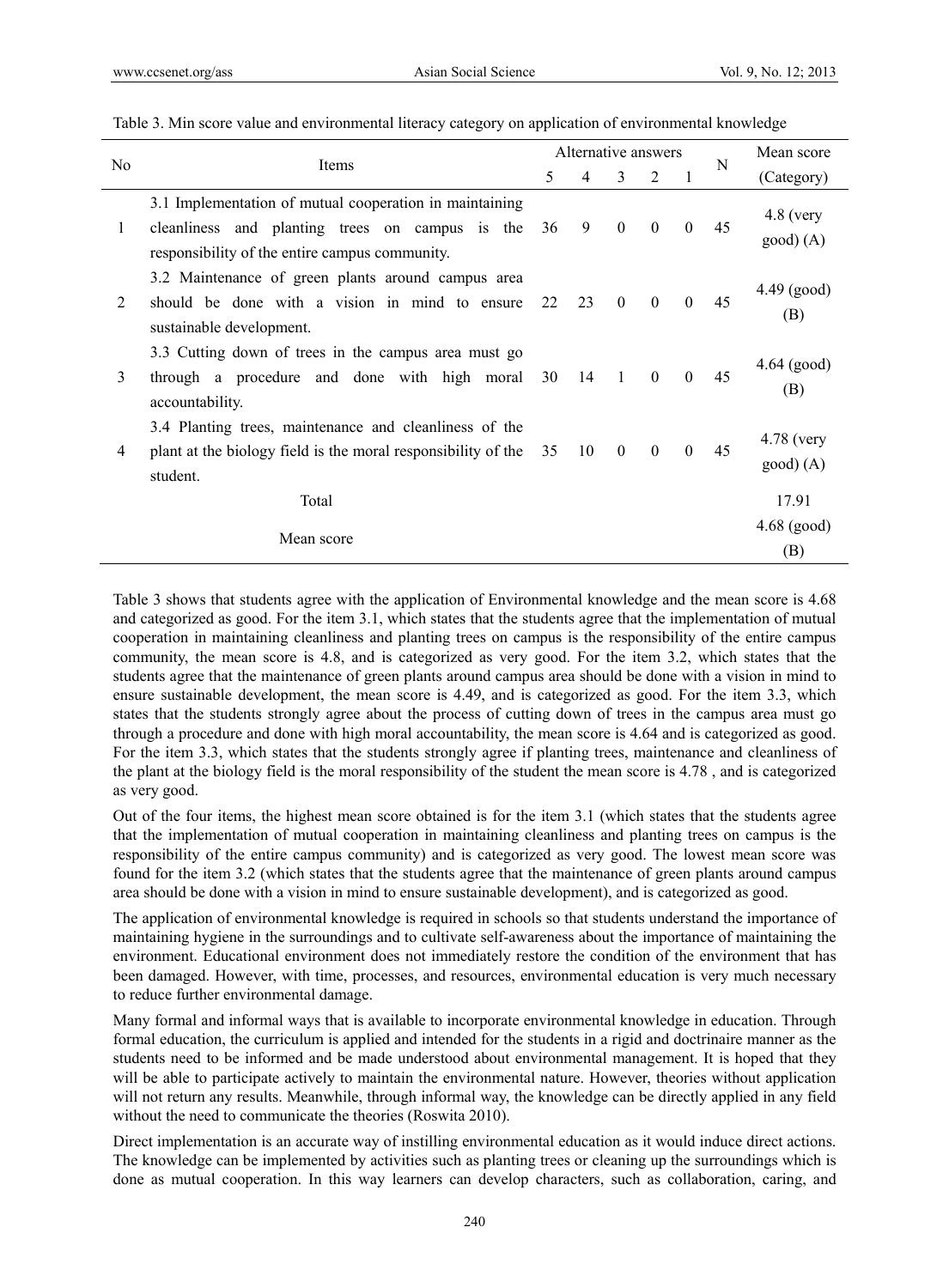mutual respect as they realize the importance of maintaining the environment. Ministry of Education (2010) states that character education involves knowing well, feeling good, and behaving well. Character education emphasizes on cultivating habits or customs which continues to be put in action. Further, this is manifested by sense and intention (*Rasa and Karsa*) which is the affective and creativity development, reflected in the willingness to do out of being concerned. In line with character education, the practical and academic application of the environmental knowledge, it is very helpful to motivate students in learning about environmental knowledge and organization towards their character development.

*5.3 The development of Character-based Curriculum on Students' Motivation* 

Table 4 shows the scores for students' learning motivation before and after learning through the application of a brief contextual model.

Table 4. Scores for students' learning motivation before and after learning through the application of a brief contextual model

| No | Motivation indicator |       | Students learning motivation | % increase in motivation |          |       |
|----|----------------------|-------|------------------------------|--------------------------|----------|-------|
|    |                      |       | before                       |                          | after    |       |
|    |                      | score | category                     | score                    | category |       |
|    | interest             | 3,48  | Medium                       | 4,32                     | High     | 21,26 |
|    | relevance            | 3,51  | Medium                       | 4,35                     | High     | 21,08 |
|    | hope                 | 3,22  | Medium                       | 4,22                     | High     | 27,95 |
| 4  | outcome              | 3,45  | Medium                       | 4,26                     | High     | 20,58 |
|    | Mean score           | 3,41  | Medium                       | 4,29                     | High     | 22,72 |

Table 4 shows that the scores for students' learning motivation after learning through the application of a brief contextual model is high. This can be seen

from the mean score on motivation indicators of interest before and after the learning experience as being increased from 3.48 (medium category). to 4.32 (high category). This shows that the application of contextual models can motivate the students and develop their interest and curiosity about the material they learn. According to Santoso (2011), interest is a greater sense of liking and a sense of connectedness with a matter without any force or command. In accordance with the opinion of Dimiyanti and Mudijono (2006), it is said that motivation has a close relationship with interest. Students who are interested in a particular subject areas tend to be attentive and motivated in the subject area.

The students' learning motivation at the relevance indicator increased from mean score (3.51) at the medium category to mean score (4.35) at the high category. It can guessed that learning aims as well as functional value are deemed as appropriate by the application of contextual models and can motivate students to be more enthusiastic in learning activities. The hope indicator on average showed the mean score (3.22) increase from the medium category to the mean score (4.22) the high category. This is due to the students being motivated by material taught during the learning progress that the students understand the subject matter and have a desire to succeed in the subject matter. The increase occurred in indicators hope after learning through contextual model, which shows that a sense of confidence is fostered in the students to present their views on the current discussion. Hamzah (2008) states that learning is less effective without hope, because with high expectations, students will seriously pay attention to the instructions of teachers, because hope can trigger the motivation to improve the result.

The outcome indicator showed the average score increased from the mean score  $(3.41)$  at the medium category to mean score (4.29) in the high category. It is suggested that there has been an increase in students' motivation to learn and be improved in their learning outcomes. Maslow as cited by Asrori (2007) states that a person is motivated by wanting to meet his need. Motivation has a very important role in learning, both in the process as well as the achievement of outcomes. Someone with high motivation is generally able to gain success in the learning process. In accordance with the opinion, Ardyansyah (2011) and Sardiman (2007), said that a teacher or educator should raise the interest of students who are interested in the subject matter to be learned by presenting interesting teaching materials, designing learning activities for the students to feel free in actively trying things that they have learned. Motivation for being concerned about on the environment will develop a positive attitude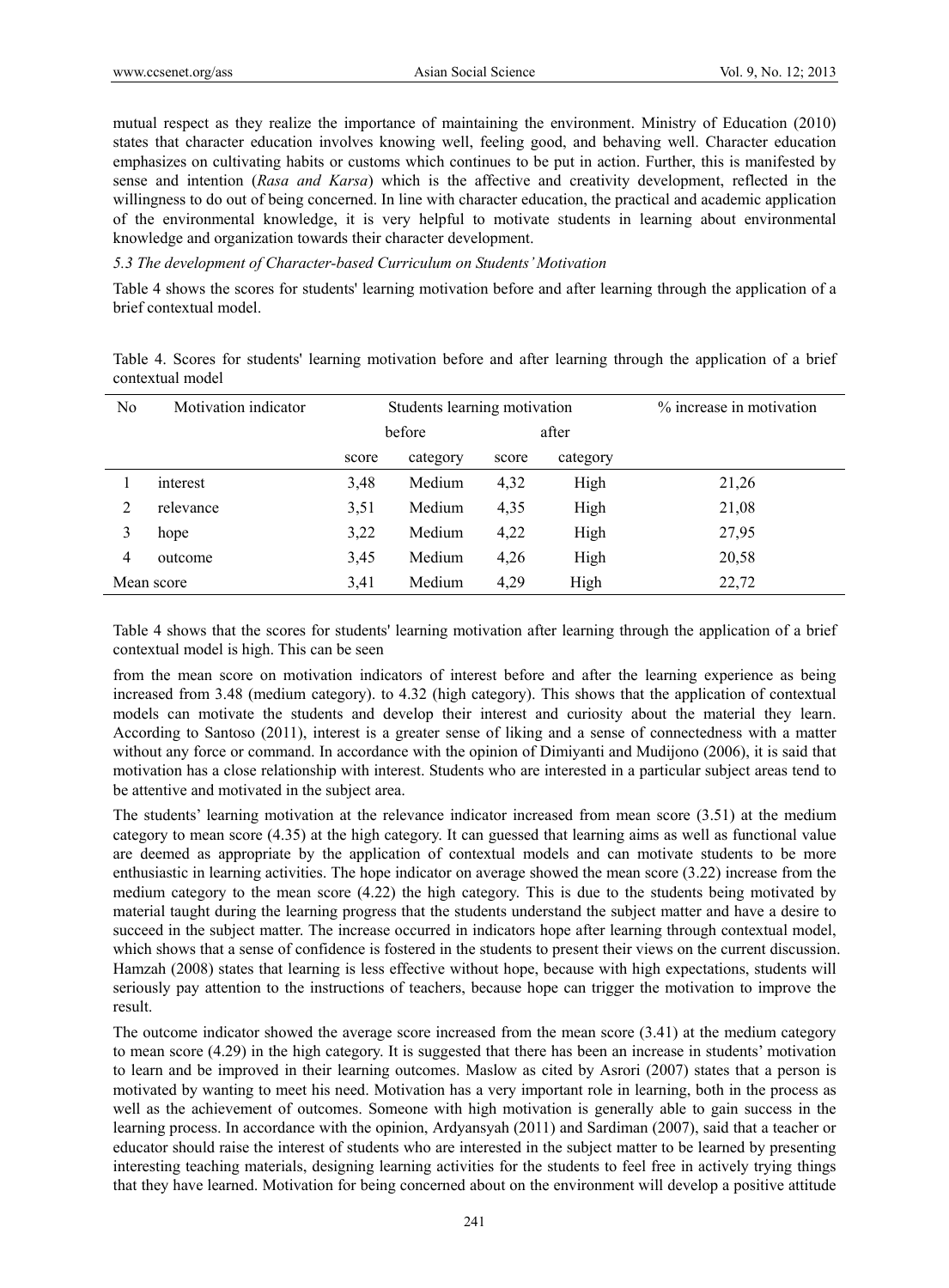in the application of environmental knowledge which will induce positive, real, consistent and active participation of students in daily life on an ongoing basis which will lead to formation of habit and character building (Yustina et. al 2011).

#### **6. Conclusions and Recommendations**

All of the tested items are categorized as good in this study on the implementation of character-based curriculum development to increase environmental literacy through environmental knowledge and application. The application of science materials in environmental curriculum development among students is also categorized as good. The students were found to have a good knowledge about the environment. Overall findings of this study illustrate that students still have the awareness about the importance of the living in an ideal environment. This study generally provides information for various parties to involve students in campaign to develop environmental activities and environmental awareness in the community. It can be concluded that Character-Based Application of Curriculum Development through Application of Contextual Model can increase students' motivation. Therefore, through this learning and teaching methods students' motivation can be improved to study environmental knowledge. Continuous efforts should be made to enhance public awareness about the environment. Students at the university level need to be engaged in these activities as they have a high motivation towards the wellness of the environment.

#### **References**

- Amini, R. (2010). *The Skills of Teacher Candidates at the Primary School in Outdoor-based Teaching and Learning Environment* (Keterampilan Calon Guru Sekolah Dasar dalam Pembelajaran Pendidikan Lingkungan hidup Berasas Outdoor). Retrieved from http//file.upi.edu/Direktori/JurnalPendidikanDasar.No13April2010.pdf.
- Anonymous. (2011). *Biology Education Program Curriculum, Faculty of Teaching and Education, University of Riau* (Kurikulum Program Pendidikan Biologi FKIP-Universitas Riau). For local distribution (Untukkalangansendiri).
- Aqib, Z., & Sujak. (2011). *Guidelines and Applications for Character Education* (Panduan Dan Aplikasi Pendidikan Karakter). Yramawidya, Bandung.
- Ardyansyah, A. M. (2011). *The Application of Character Education in Teaching* (Penerapan Pendidikan Karakter Dalam Pembelajaran).
- Asrori, M. (2007). *Psikologi Pendidikan*. Wacana Prima. Bandung.
- Hendrawati, S. (2012). *Literacy in Science and Technology* (Literasi Sains dan Teknologi). Retrieved from http/srihendrawati.blogspot.com/2012/02/literasi-sains-dan-teknologi.Html
- Kemendiknas. (2010). *Development of cultural education and character of the nation. Department of research and development curriculum center* (Pengembangan pendidikan budaya dan karakter bangsa. Badan kajian dan pengembangan pusat kurikulum). Jakarta.
- Meredith, D, Gall, J. P., & Borg, W. R. (2003). *Educational Research* (7th ed.). Boston. University of Oregon. New York.
- Mudjiono, D. (2006). *Learning and Teaching* (Belajar Dan Pembelajaran). PT. Rineka Cipta. Jakarta.
- Roswita, W. (2010). School programmes in the plan of creating a school environment with culture and vision. National Seminar Proceedings (Program Sekolah dalam rangka mewujudkan sekolah berbudaya dan Berwawasan Lingkungan). National Seminar Proceedings (Posiding Seminar Nasional). Cooperative Body, Center for Environmental Studies Indonesia (Badan KerjasamaPusat Studi Lingkungan Indonesia) XX.14-16 Mei 2010. Pekanbaru.
- Santoso, D. (2011). *Character Education at the Higher Learning Institutions* (Pendidikan Karakter di Perguruan Tinggi). Retrieved April 28, 2012 from http://suaraguru.wordpress.com/2011/05/20/pendidikan-karakter-di-perguruan-tinggi
- Sardiman. (2007). *Interaksi dan Motivasi Belajar Mengajar*. Rajawali Press. Jakarta.
- Singh, H. K. T., Othman, N., & Hamzah, M. I. M. (2011). *Regional Proceedings* (Prosiding Serantau), 5, 695-702.
- Yustina, K. O., & Meerah, T. S. (2011). Developing Positive Attitudes towards Environmental Management: Constructivist Approach. *Procedia Social and Behavioral Sciences, 15,* 4048-4052. Retrieved from http://www.sciencedirect.com http://dx.doi.org/10.1016/j.sbspro.2011.04.412